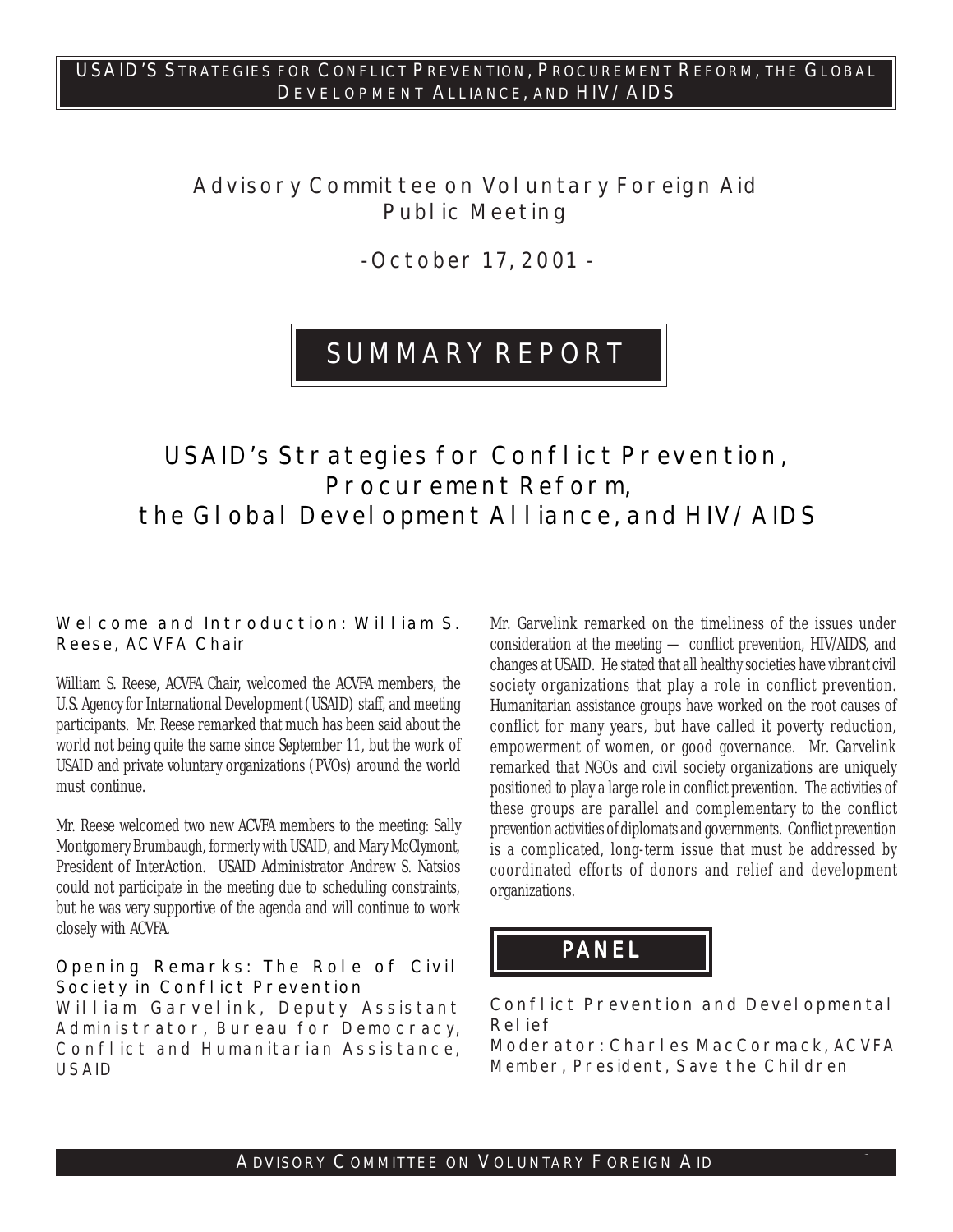Mr. MacCormack remarked that the events of September 11 underscore the importance of trying to prevent conflict and address its root causes. Conflict prevention has been a reality for most development organizations for a long time, but is ever more important today. The number of countries in pre-conflict, conflict, or postconflict emergency situations has tripled in the last 11 years. Development organizations increasingly work in the context of failed states, civil strife, war and other forms of crisis.

The first of the humanitarian principles of the Red Cross and NGOs states that all relief actions affect the prospects for long-term development, either in a positive or negative fashion. Mr. MacCormack

cited examples from Somalia and Bosnia of how immediate relief can be packaged in ways that are supportive of long-term development goals. He expressed hope that immediate relief to Afghanistan can be organized in such a way as to build upon the tremendous capacity of the Afghan people to address development issues.

**Dayton Maxwell,** USAID, Special Advisor to the Administrator on Conflict Prevention

Mr. Maxwell recently returned to USAID to establish a new conflict prevention priority. By nature, conflict prevention is long-term, and a

long-term mandate is required for effective interventions. Currently, there is some indication that the Departments of State and Defense (DOD) as well as Congress, welcome USAID's conflict prevention initiative, and that a long-term focus for USAID and for the U.S. government as a whole is the right direction.

Mr. Maxwell remarked that effective conflict prevention is more than development assistance - it requires addressing political issues. Democracy and governance programs and the activities of the Office of Transition Initiatives are already doing that in USAID. However, democratization may create conditions in which conflict is more likely to occur. Programs need to be examined to minimize that likelihood. A conflict prevention initiative will require closer working relationships with State and DOD on the political factors.

USAID hopes to be able to provide more support for programs that build and strengthen civil society and help to make governments more responsive and accountable to their publics. Developmental relief involves providing relief while immediately addressing the

**Effective conflict prevention is more than development assistance it requires addressing political issues.**

medium and long-term development issues in post-conflict situations. Mr. Maxwell expressed hope that the United States would be able to address the long-term development issues in Afghanistan immediately when conditions permit.

Mr. Maxwell stated that NGOs face new challenges as they become more engaged at the political level. Terrorism is also going to be a severe challenge for the development community. Mr. Maxwell cited a need to create an open dialog between the West and Islamic communities, as well as to help diverse Islamic communities dialog among themselves.

#### **JohnFawcett,** Consul tant

Mr. Fawcett stated that peacebuilding is a political process and anyone engaged in it is a political actor. He then presented his view of the current state of the politics of aid. Mr. Fawcett commented that NGOs are forced to respond to the goals of USAID and other donors rather than to the needs and interests of the people they work with. Mr. Fawcett asked how this situation could be changed.

Mr. Fawcett suggested that USAID require NGOs to conduct political evaluations that would take into account the political

impact of aid. Some of these evaluations could be done at interim program reviews. Mr. Fawcett remarked that there is time to develop these tools for the post-conflict situation in Afghanistan. He encouraged the NGO community to carry out such assessments, even in the absence of donor requirements.

#### **Shamil Idriss,** Chief Operating Officer, Search for Common Ground (SFCG)

Mr. Idriss provided a brief overview of Search for Common Ground (SFCG). The focus of SFCG is conflict transformation. Specifically, this involves changing the ways that conflicts are addressed, moving from adversarial approaches to collaborative, win-win approaches. He provided examples of SFCG programs including those in Sierra Leone, Liberia, and Burundi where SFCG developed radio production studios, fully staffed with multi-ethnic teams. All SFCG programs emphasize process, long-term commitment, and identification and engagement of stakeholders.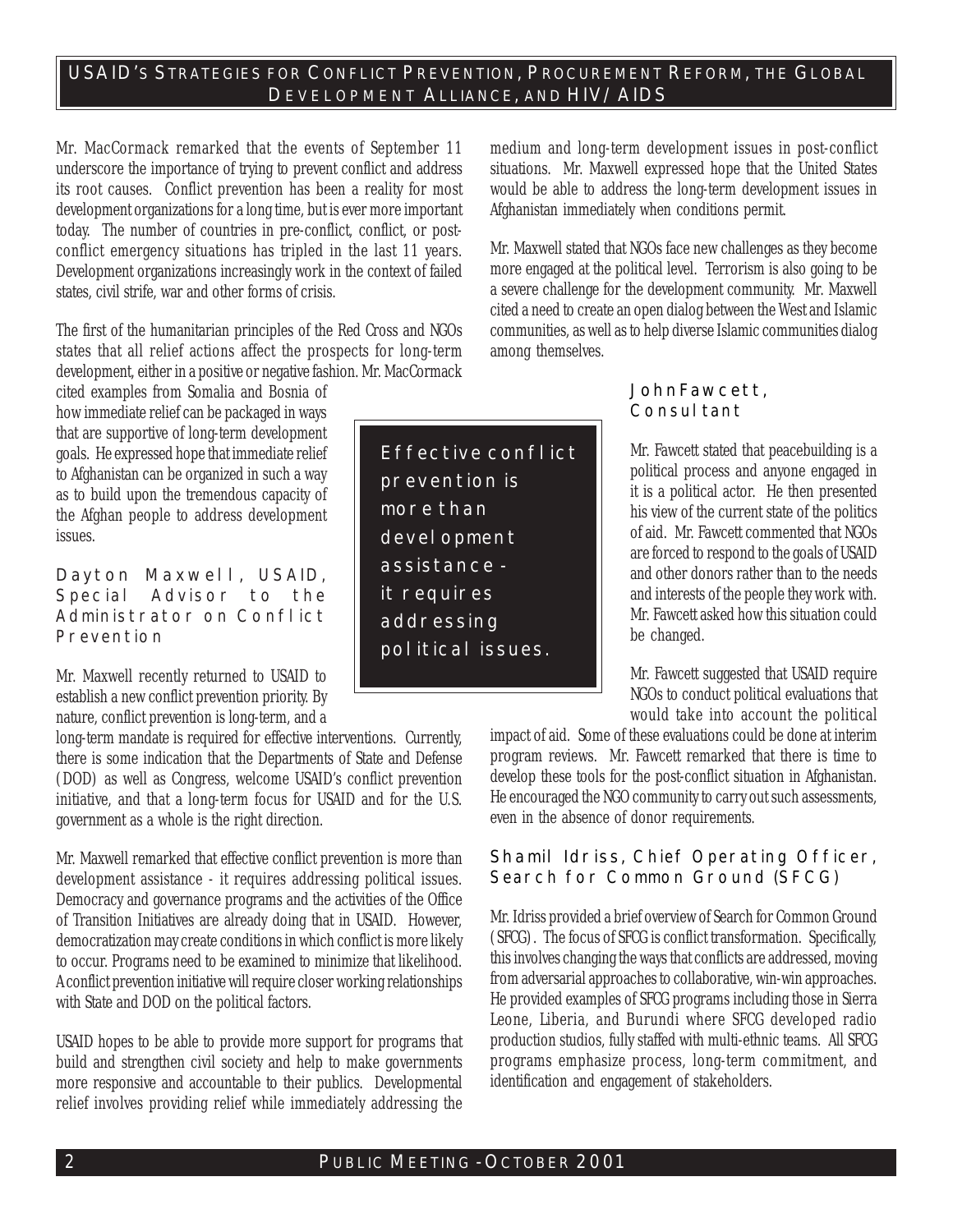Mr. Idriss put forth two main worldviews found in the natural sciences: (1) the "Newtonian view" of cause and effect, linear stages of peace, conflict, development; and (2) the "chaos theory" stressing unpredictability, external chaos, but internal connections. There is a need to consider both views in development and conflict prevention. Program and funding structures within organizations are often shortterm oriented, but relationship building is a long-term process. Facilitating communication around non-conflict issues can develop relationships that contribute to problem solving. Mr. Idriss stressed the need to identify the stakeholders, determine their influence, and pay careful attention to the process of engagement.

**Rick Hill,** Director, Office of Emergency and Transition Management, Cooperative Housing Foundation (CHF)

Mr. Hill suggested that NGOs begin to identify the decision-makers of societies and determine their motives. There is a need to do stakeholder analyses, as was done in years past. Mr. Hill remarked that more attention should be paid to issues of economic development. Conflicts are political, but they require economic support to continue.

Mr. Hill noted the need to identify a model for reducing conflict. The current model is essentially a democratic model, which seeks to spread power broadly. When a large number of people have access to economic

power, they have a stake in political stability. Mr. Hill challenged the audience to think about how to build realistic mechanisms for people to control their own lives, particularly their economic lives. He cited CHF's work in Lebanon as an example of how communities in conflict can be brought together around economic motivations.

## **DISCUSSION**

**Mr. Fawcett:** A flexible response from donors that would allow NGOs to learn in a real-time manner is part of the solution.

**Question**: What diagnostic tools are available for use in predicting conflicts?

**Mr. Idriss:** SFCG relies heavily on local field staff as a tool to gauge what is going to happen and appropriate ways to react.

**Mr. Maxwell:** This is a high priority for USAID. There have been several conflict vulnerability assessments done in the past few years with varying effectiveness. USAID is trying to develop better assessment tools.

**Question:** How does the transformational approach address the underlying injustices that lead to conflicts?

**Mr. Idriss:** SFCG seeks to identify the stakeholders and then the issues. One of the difficulties of conflict transformation is that it necessitates engagement of all stakeholders, even some who may be involved in objectionable activities.

> **Question:** Is USAID working with other government agencies in conflict prevention?

> **Mr. Maxwell:** Breaking down interagency barriers is a priority at USAID.

> **Comment:** There is a need for more prior knowledge before working in a society. Better coordination among government and non-government organizations is necessary to be able to assess conflict situations.

**Mr. Fawcett:** Aid agencies often "parachute in." There is a need to learn in real-time, because the lessons learned are after the fact and hence not available. In order to know the impact of aid, one must rely on local knowledge and trust politically savvy local people.

**Mr. Idriss:** It is difficult to be effective without the benefit of local knowledge and a long-term commitment.

**Mr. Hill:** The process of democratization is not furthered unless there are many voices engaged in the decision making.

**Question:** Where do predicting and preventing conflict stand on the Administration's policy agenda?

**Mr. Maxwell:** Predicting conflicts is difficult, but it is very important to try to anticipate where the world is headed and what might be done about it. For that reason, it is critical that the window of planning opens to the long-term.

**More attention should be paid to issues of economic development. Conflicts are political, but they require economic support to continue.**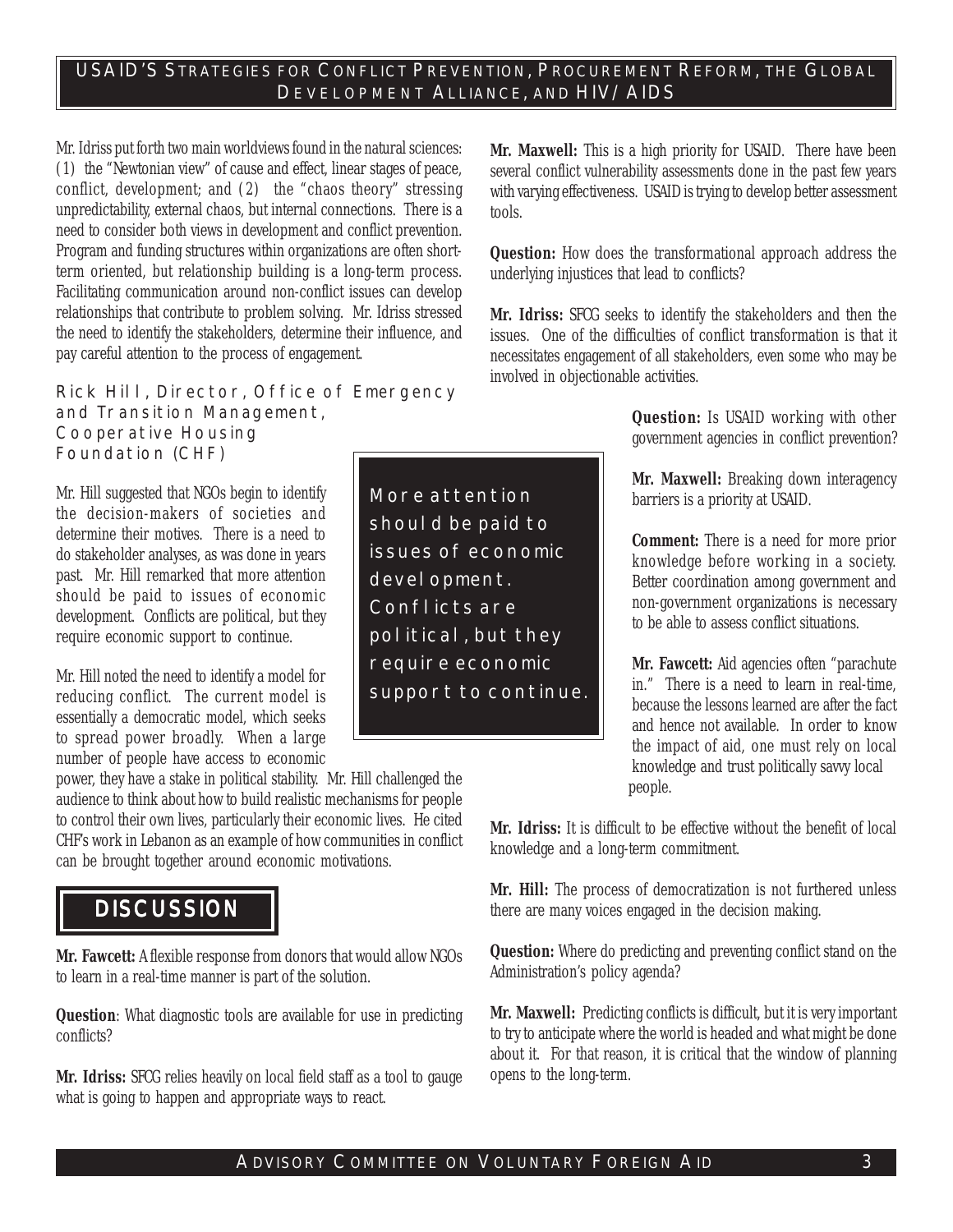#### **BREAKOUT SESSIONS**

#### **Group 1 — Topic: Integrating Development and Relief**

#### **Recommendations to USAID:**

- $\Box$  Facilitate learning across sectors, linking practitioners, academics, governments, and NGOs.
- $\Box$  Encourage cross-sectoral learning and program implementation at the country level.
- $\Box$  Adopt a policy of participatory program evaluation.
- $\Box$  Use simulations to test the potential impact of different actions.
- ! Work with a wider range of groups in other countries.

#### **Recommendations for the PVO/NGO Community:**

- $\Box$  Develop a strategy to educate the Congress and PVO/NGO constituencies about development and the link to national and global security.
- $\Box$  InterAction Create a forum for dialog between its own members and political officials, particularly ambassadors.
- $\Box$  Strengthen the development education efforts of PVO/NGOs. Help constituencies better understand the long-term issues of development.

**Group 2 — Topic: Integrating Development and Relief**

#### **Recommendations to USAID and PVOs/NGOs:**

- $\Box$  Develop clear definitions and common terminology around conflict, relief and development terms.
- $\Box$  Develop diagnostic tools for assessing vulnerability to conflict.
- $\Box$  Design new evaluation tools that include qualitative data.
- $\Box$  Coordinate economic development activities with private sector groups.
- $\Box$  Develop tools to assess the impact of development work as it relates to conflict.
- $\Box$  Facilitate better coordination among donors of food and emergency relief.
- $\Box$  Work with USDA to evaluate the impact of food aid on the local agricultural systems.
- $\Box$  Consider public attitudes and constituency building. Increase development education activities.
- $\Box$  Better educate field staff before going into a conflict situation. Help them understand the complexities of the political situation.

#### **Group 3 — Topic: Managing Conflict Resolution and Peacebuilding**

**Questions identified by the group:**

- *1. What is the role of local civil society organizations?*
- *2. What are the political dimensions of partnerships with local organizations?*
- *3. Is the contract model a potential category of partnerships in conflict resolution?*
- *4. Is "conflict" a sector or should USAID integrate it as a crosscutting program?*
- *5. How can PVOs/NGOs evolve from donor driven agendas?*
- *6. Should/Do U.S. PVOs/NGOs have a role in conflict resolution?*
- *7. What is a realistic role for PVOs/NGOs in conflict resolution?*

#### **The role of local civil society organizations:**

- $\Box$  Local partners can be helpful or they can compromise neutrality.
- $\Box$  Partnerships should be based on mutual interest, recognizing inherent political agendas.
- $\Box$  Partnerships should involve government, civil society and the private sector.
- $\Box$  There is a need for clear guidelines on partnership relationships.
- $\Box$  There are few good models about how to do advocacy, especially in another country.
- $\Box$  There is an opportunity for projects to build economic foundations among adversaries that could lay the groundwork for greater equity and reduction of tension over the long-term.

#### **Recommendations to USAID:**

- $\Box$  Examine how information fed into USAID can be shared with Congress and other agencies.
- $\Box$  Vigorously advocate strategic goals to Congress.
- $\Box$  Develop tools to measure the impact of conflict prevention programs.

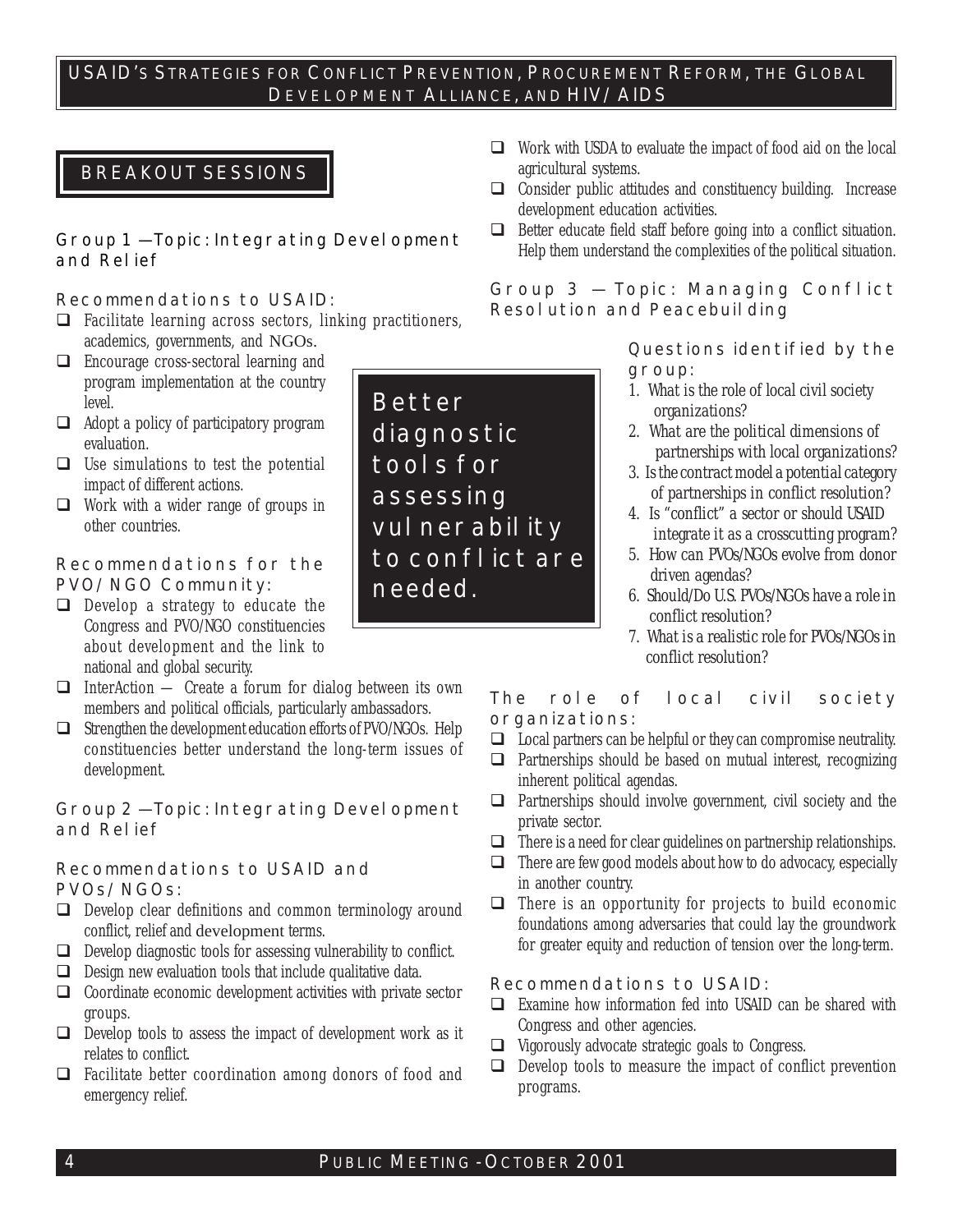- $\Box$  Develop a long-term results focus.
- $\Box$  Provide NGOs with more program flexibility.
- $\Box$  Address the tensions between development agendas and political agendas.
- $\Box$  Develop greater program continuity and more strategic planning.
- $\Box$  Assist in sharing learning about participatory approaches to needs identification.
- $\Box$  Examine ways to utilize political assessments already being carried out by PVOs/NGOs.

#### **Group 4 — Topic: Managing Conflict Resolution and Peacebuilding**

**NGO Experience— Essential elements in conflict resolution and peacebuilding activities:**

- $\Box$  Realistic expectations
- **I** Long-term engagement
- $\Box$  Clear definitions and semantics
- $\Box$  Good assessment tools
- $\Box$  Clearly stated expected outcomes
- $\Box$  Recognition that not all situations can be influenced or changed
- $\Box$  Flexibility in project planning and implementation
- $\Box$  Cross-sectoral linkages
- $\Box$  Local level strategies
- $\Box$  Recognition that regional politics can greatly impact countryspecific interventions

#### **Recommendations to USAID:**

- $\Box$  Maintain an ongoing dialog with NGO partners.
- $\Box$  Clearly define expectations.
- $\Box$  Address the root causes of conflict.
- $\Box$  Develop clear definitions for the terminology of conflict.
- $\Box$  Adopt a long-term time frame.
- $\Box$  Make changes in procurement requirements.
- $\Box$  Promote in-country coordination of different interventions (military, diplomatic, development and economic).
- $\Box$  Encourage programming flexibility, particularly multi-sectoral.
- $\Box$  USAID's approach to conflict transformation should be to work it into all stages and sectors of aid - development, rule of law, etc. Conflict transformation should not be compartmentalized within an organization.
- $\Box$  Facilitate the sharing of successes, failures, and the lessons learned.

 $\Box$  Recognize that more money will be required to carry out these programs effectively.

#### **Recommendations to PVOs/NGOs:**

- $\Box$  Examine the different roles of PVOs and NGOs.
- $\Box$  Build strong linkages between NGOs.
- $\Box$  Address conflict with multi- and cross- sectoral approaches.
- $\Box$  Build the capacity of local organizations.
	- $\Box$  Be mindful that conflicts are rarely resolved, and they tend to be cyclical.
	- $\Box$  Use local interventions that respond to the needs of the people on the ground.
	- $\Box$  Take into account the roles of women and businesses.
	- $\Box$  Encourage greater listening and participatory approaches.
	- $\Box$  Share lessons learned.
	- $\Box$  Encourage better understanding, more flexibility, and a long-term focus.
	- $\Box$  Continue the dialog about these issues.

**Mr. MacCormack** remarked that he heard more comments in this meeting than in any previous meeting about the roles of PVOs in

development education, constituency building, congressional relations, communications, and institutional learning. The discussions also emphasized the importance of breaking down barriers, crossdisciplinary work, and opening dialogs.

## **PANEL**

**USAID's New Way of Doing Business Moderator: Peggy Curlin,** ACVFA Vice Chair and President, CEDPA

#### **Topic: Procurement Reforms**

#### **Mark Ward,** Director, Office of Procurement, USAID

Mr. Ward stated that procurement reform is clearly a priority of Administrator Natsios. He highlighted some of the procurement reforms endorsed by Mr. Natsios in July.

! **Co-Location:** The first, and probably most controversial, reform was to move staff from Office of Procurement (OP) to client

## **Recommendation to USAID: Develop tools to measure the impact of conflict prevention programs.**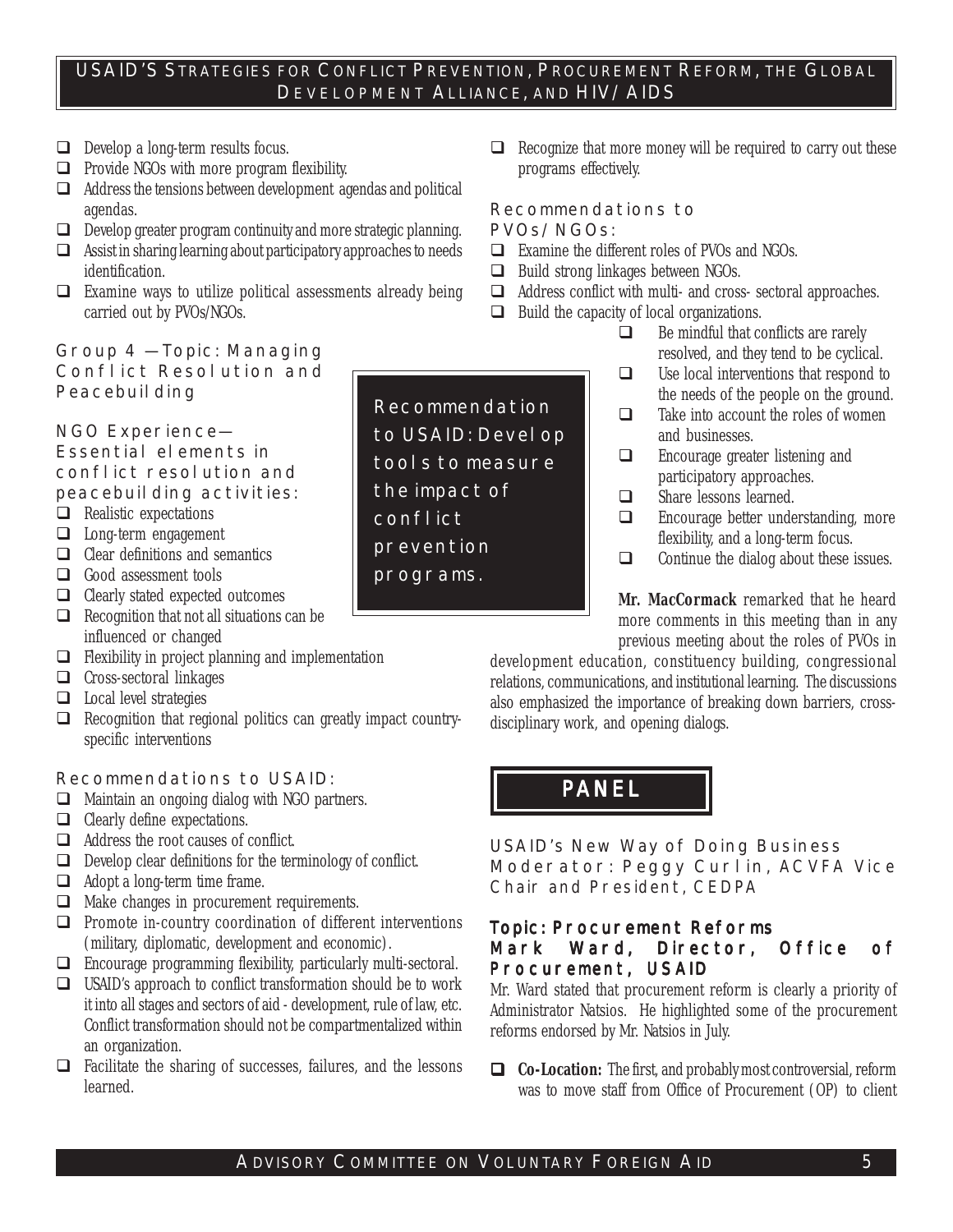offices. This will be tried first in the Office of Foreign Disaster Assistance (OFDA) and the Office of Transition Initiatives (OTI), and later in the Population, Health, and Nutrition (PHN) office. Mr. Ward believes that this reform will enhance communication, improve planning, and facilitate problem solving.

! **Training for Cognizant Technical Officers (CTOs):** This reform is in response to complaints from the PVO community about lack of consistency in application of provisions in grants and cooperative agreements. USAID budgeted \$1 million per year for three years to train 1500 people in four courses: (1) overview of Acquisitions and Assistance, (2) pre-award, (3)

contract administration, and (4) grant administration. Mr. Ward encouraged PVOs and the for-profit community to send representatives to these classes.

- ! **Staff Recruitment:** To address the difficulties of locating and retaining qualified procurement staff, USAID will soon begin recruiting from business and graduate schools. This will require significantly more in-house training and mentoring.
- ! **Contract Review:** USAID contracts of \$10 million or more developed in the field will be reviewed, pre-award, in

Washington, D.C. Contract officers will be rotated through the contract review board to participate in the review process, which will expose them to best practices. This will help to increase consistency in contracting.

- ! **Streamlining:** A government expert from outside of USAID will examine the procurement system and make recommendations for streamlining.
- ! **The Acquisition and Assistance Advisory Panel (AAAP):** The AAAP, a group of representatives from all over USAID, serves as a sounding board for new procurement ideas. A mechanism is being developed to include representatives of the grantee and contractor communities in some AAAP meetings.

! **Cost-Share Policy:** USAID has a new draft cost-share policy. The new policy contains no cost-sharing targets, even as guidance. The draft policy may be obtained from and comments sent to Adele Liskov at aliskov@usaid.gov or Kitty O'Hara at kohara@usaid.gov.

**A government expert from outside of USAID will examine the procurement system and make recommendations for streamlining.**

## **DISCUSSION**

**Question:** What level of PVO staff should participate in the procurement training?

**Mr. Ward:** USAID's priority is to build teams in the field; therefore, ideally field staff would participate. USAID will publish a training calendar and PVOs are encouraged to send it to field staff. Participation for the entire one-week training session is not required for non-USAID personnel.

> **Question:** Could USAID provide models that delineate what is adequate for accountability to USAID?

> **Mr. Ward:** The CTO training could cover this issue because it involves consistency. It is also a good issue for the AAAP.

> **Question:** What is the status of the Indefinite Quantity Contract (IQC) assessment?

> **Mr. Ward:** USAID convened a group of IQC contractors, subcontractors, and USAID staff in June to assess how well the IQCs are working. USAID commissioned a follow-up assessment of the IQC process with the aim of

making recommendations to USAID. The draft document should be available for comments within the next month.

**Topic: The Global Development Alliance (GDA)**

**Holly Wise, GDA Secretariat Director, USAID**

Secretary of State Colin Powell announced the GDA on May 10, 2001. The GDA is USAID's new business model for the 21st century and a commitment to change the way USAID implements its development assistance mandate. The goal of the GDA is to increase development impact through strategic alliances. The sub-goal is to increase the number and scope of partners and alliances. Since May, a small GDA Secretariat of ten people, including contract support, has been set up.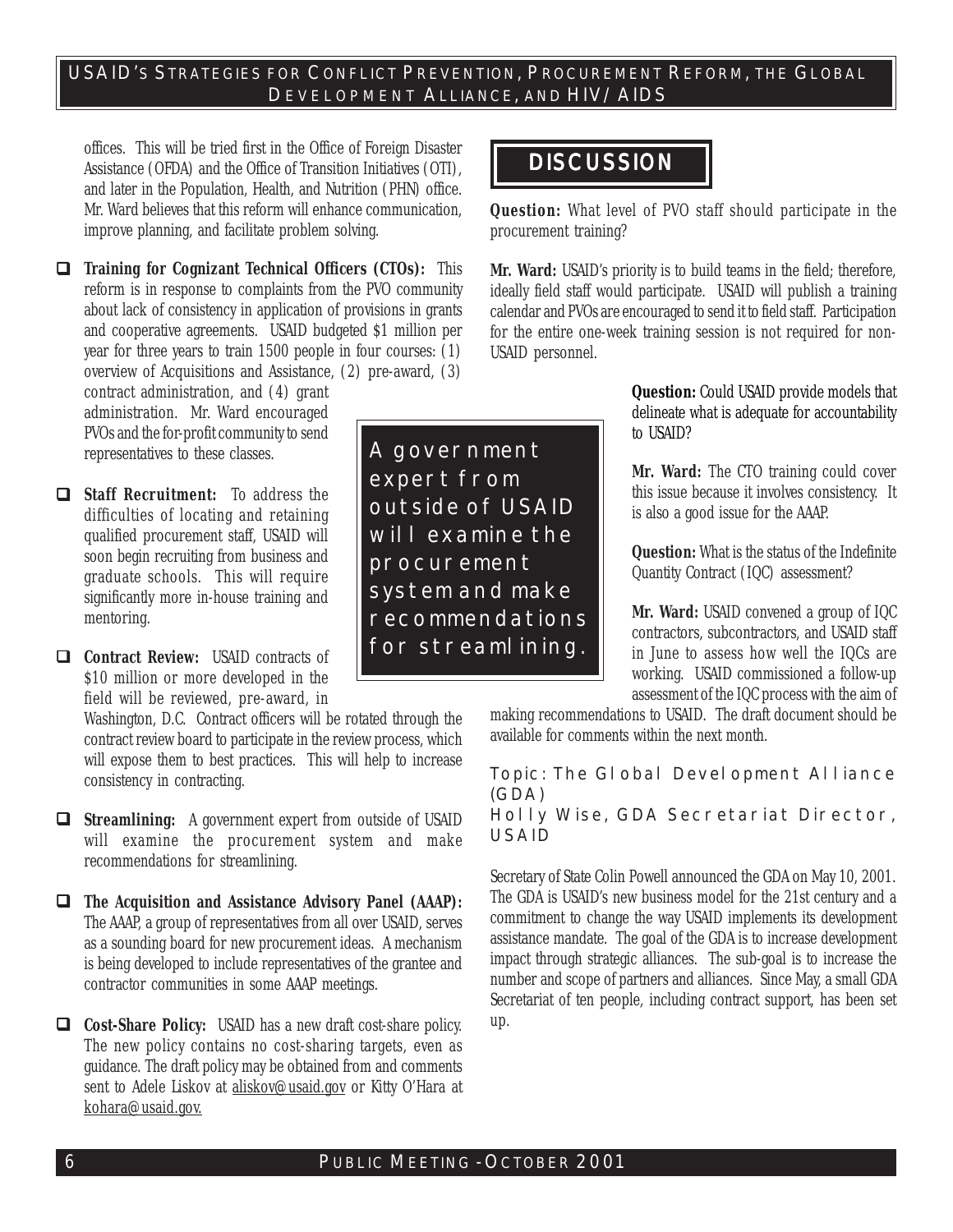**The goal of**

 **the GDA is**

**to increase**

**alliances.**

**impact**

**development**

**through strategic**

**Ms. Wise invited feedback on all aspects of the GDA. The following information can be found on the GDA website (www.usaid.gov/gda/):**

- $\Box$  Overview of the GDA
- $\Box$  Frequently asked questions
- $\Box$  Preliminary guidelines for alliances
- $\Box$  "Circling the Globe," describing current partnership activities
- $\Box$  A page that solicits new ideas for alliances

GDA will serve as a catalyst to mobilize the ideas, efforts, and resources of government, corporations, PVOs, NGOs, and universities, in support

of shared objectives. GDA will accomplish this by improving the extent and quality of partnerships; leveraging private financing of development assistance, and enhancing policy reform through advocacy.

USAID has requested \$160 million from Congress to form a few large alliances and some smaller ones. These alliances will have a development impact, but they will also have a demonstration effect. Alliances will be formed only where appropriate and will be managed by the appropriate USAID operating units.

Ms. Wise invited feedback on a draft

Screening Tool for Forming Alliances that will be posted on the website:

**Phase 1:** *Review the eight threshold characteristics of strategic alliances* — synergy, well-defined objectives, ethical standards, high priority area, measurable results, champions for the alliance idea, and significant value-added.

**Phase 2:** *Assess the allocation of GDA resources* — leading practices, new techniques, speed, sectoral balance, geographic balance, partner balance, track record, comparative advantage, new partners, and demonstration effect.

**Phase 3:** *Evaluate Potential Alliances* — conduct a preliminary analysis; undertake an analysis of costs and benefits; perform due diligence; detail legal and planning issues; implementation, monitoring and evaluation plan.

## **DISCUSSION**

**Question:** What are the incentives for the corporate sector?

**Ms. Wise:** USAID is forward deployed, has a lot of technical depth in certain sectors, has relationships with a broad range of NGOs; and can bring a small amount of financial resources. However, it is not USAID's role to represent the corporate sector abroad. USAID will focus on the development issues of common interest with the corporate sector, not the business activity of the corporation.

> **Question:** What are the specific incentives for USAID staff to participate in these alliances? What is the average alliance size and will this be attractive to corporate partners?

> **Ms. Wise:** Responses from USAID staff vary. Some are not very interested, but many are excited. USAID is aware that incentives are needed. The size of alliances and the transaction costs will vary as well. The Global Alliance for Vaccines and Immunization is one example where there is excellent leveraging, but it is a complex model. The Gates Foundation was primarily interested

in USAID's ability to be on the ground, operational, and focused on both technical and logistical issues. Forming the alliance was a long and difficult process. In general, the potential for pay-off with new partners is thought to be worth the time and investment.

# **PANEL**

**USAID's Response to HIV/AIDS: Lessons Learned and Future Initiatives**

**Topic: Overview of Current Issues Duff Gillespie,** Deputy Assistant Administrator, Global Health Bureau

#### **Four Program Elements of the HIV/AIDS Program at USAID:**

- *1. Prevention*
- *2. Caring for children affected by HIV/AIDS*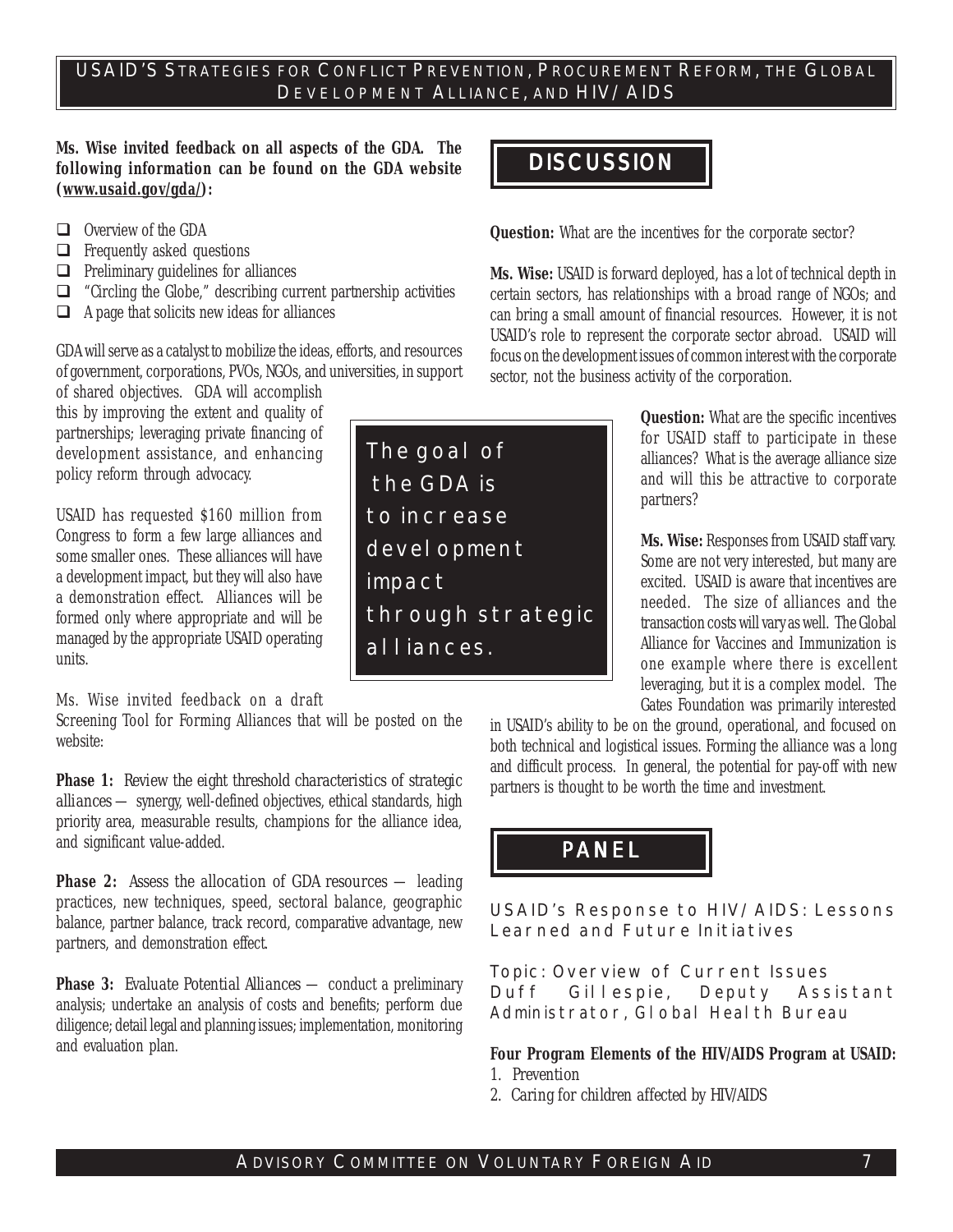#### *3. Home and community based care and treatment*

#### *4. Capacity and Infrastructure Development*

Although prevention is the primary focus, USAID looks at HIV/AIDS on a continuum of prevention and treatment. USAID is starting a number of introductory projects for anti-retrovirals (ARVs).

There has been a tremendous growth in funding for HIV/AIDS programs since 1993, but in order to have a real impact there needs to be still more funding. Dr. Gillespie remarked that his office feels

very strongly that if they can show a return of investment on the current funds, additional support will come from Congress and other governments worldwide. In the last three years, the U.S. government has taken a leadership role in increasing funds. Within USAID, the bulk of the funds for HIV/AIDS (52%) go to the Africa Bureau. A significant amount of Global Bureau funds go to Africa also.

USAID has a strategic approach to HIV/AIDS. The program has four "rapid scale-up" countries, sixteen at the next level of involvement, "intensive focus," as well as programs in many other countries. Roughly 44% of USAID funds go to twenty countries.

Administrator Natsios has asked the Agency to examine this approach and determine whether or not this is the optimal way to allocate resources. He wants to examine two issues: measuring global impact and rapid disbursement of funds.

#### **Dr. Gillespie noted the following changes within the U.S. government in response to the HIV/AIDS pandemic:**

- ! An interagency Cabinet Working Group formed by President Bush.
- $\Box$  The appointment of a Deputy Assistant Secretary for International Health Policy and Science and the establishment of an Office of International Health at the Department of State.
- ! HIV/AIDS office of USAID situated in the new Bureau for Global Health.

#### **Topic: USAID Progress and Plans in Monitoring, Evaluating, and Reporting on HIV/AIDS**

**Harriet Destler,** Social Scientist, HIV/AIDS Division, GI obal Heal th Bureau

**Although prevention is the primary focus, USAID looks at HIV/AIDS on a continuum of prevention and treatment.**

Ms. Destler highlighted some of the results that USAID and its partners have achieved.

At the project level there is evidence of sustained behavioral change, resulting in decreased HIV and sexually transmitted disease prevalence. The most dramatic drop in HIV rate was found among young people in Kampala, Uganda. In Thailand, HIV levels were kept down by introducing 100% condom use in brothels. In Senegal, a combination of strong public leadership and aggressive policy in dealing with risky behavior kept the rate down. Many credit the successes in Thailand, Uganda, and Senegal to strong national

> leadership; however, HIV rates also dropped in Zambia in the absence of such leadership.

#### **Ms. Destler presented a list of shared goals of USAID and international community:**

- $\Box$  Reduce HIV prevalence rates among those 15 to 24 years of age by 50% in high prevalence countries.
- **I Maintain prevalence rates below 1%** among 15 to 49 year-olds in low prevalence countries.
- □ Ensure that at least 24% of HIV/AIDS infected mothers in high prevalence countries have access to interventions to reduce HIV transmission to their infants.

 $\Box$  Provide community support services to at least 25% of children affected by AIDS in high prevalence countries.

USAID is working with other organizations to develop consistent approaches to measurement. USAID is also establishing a database system to aggregate and report data. New program areas to track include care and support, mother to child transmission, children affected by HIV/AIDS, program coverage, multi-sectoral, and human and institutional capacity.

#### **USAID Program Challenges:**

- $\Box$  Maintaining an emphasis on prevention.
- $\Box$  Identifying sound, cost effective approaches to maternal and child transmission, care and support for infected persons, and children affected by AIDS.
- $\Box$  Scaling up human and organizational resources, maintaining quality, and reaching significant populations.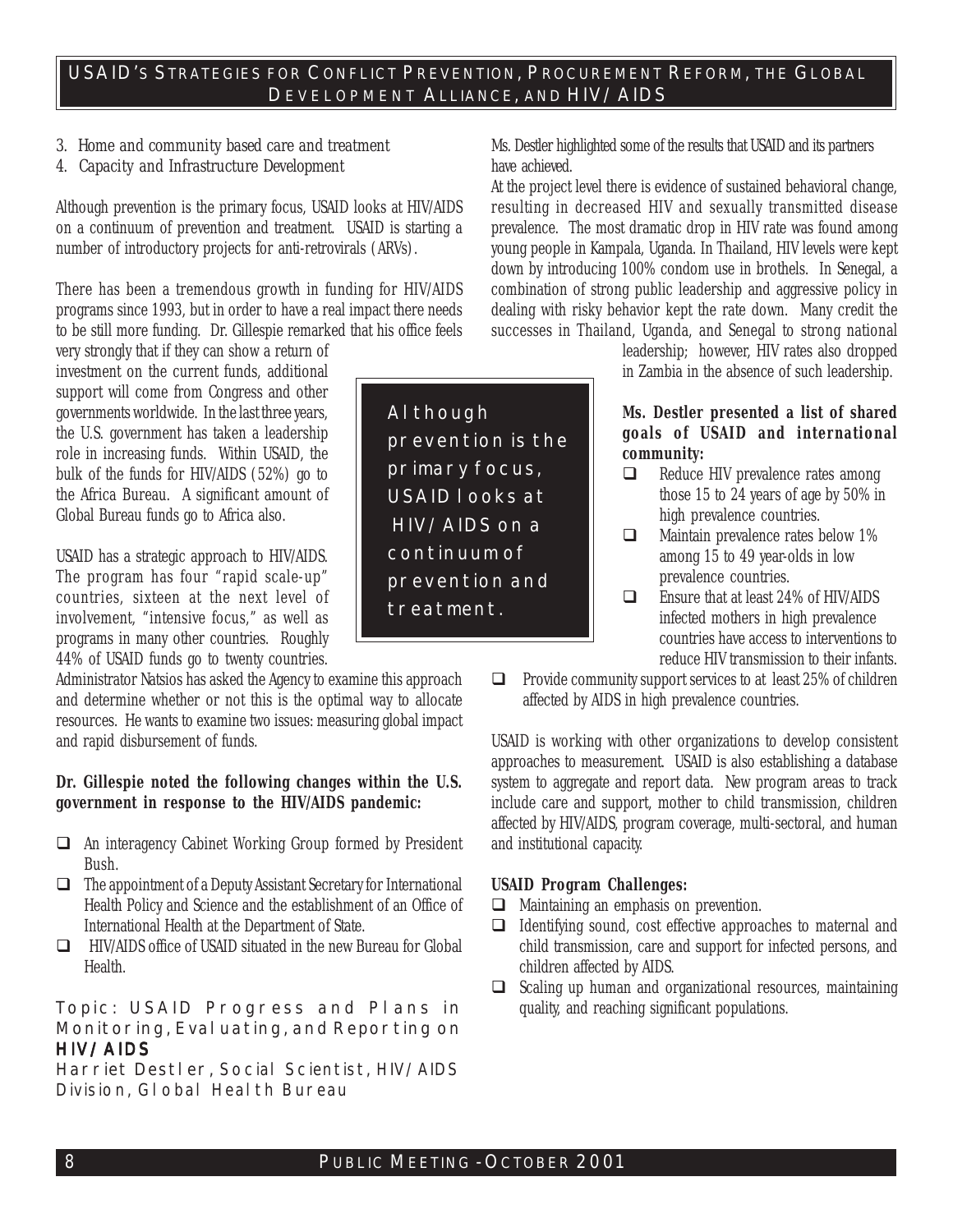#### **Topic: CORE Initiative**

**Warren "Buck" Buckingham,** Senior Technical Advisor, Africa Bureau

Mr. Buckingham introduced the Communities Responding to the HIV/AIDS Epidemic (CORE) initiative. CORE is USAID's effort to expand its work at the community level. USAID has long worked with community and faith-based organizations (C/FBOs), but not in a consistent manner.

#### $\Box$  Small Empowerment Grants  $\Box$  Demonstration Projects

- $\Box$  Islamic Leaders Conference, the first global meeting of Islamic leaders to focus exclusively on HIV/AIDS.
- ! Information Resource Center, www.coreiniative.org.
- ! Women in C/FBOs Project, examining the intersection of HIV/ AIDS, gender, and poverty
- ! C/FBO Workshop Track at the XII ICASA meeting in Burkina Faso in December

#### **Unique characteristics of C/FBOs that make their participation essential:**

- $\Box$  Geographic reach and staying power
- $\Box$  Life-long presence
- $\Box$  Their own resources
- □ Well-developed infrastructure
- $\Box$  Influential leadership
- $\Box$  Emphasis on personal and community health and well-being
- $\Box$  Volunteer and skilled professionals
- $\Box$  Capacity to respond across the continuum of prevention, care, and support
- $\Box$  Proven effectiveness

One of the challenges of the program is maintaining a separation between church and state in the international arena. USAID

is including safeguards to ensure that its resources are not used for proselytizing at the community level.

#### **CORE Objectives:**

- $\Box$  To establish diverse and directed partnerships for enhanced community and faith based responses, emphasizing care and support and reduction of stigma.
- ! To raise awareness of the HIV/AIDS pandemic among U.S. and foreign C/FBOs, and the role they must play in response to it.
- $\Box$  To support USAID Missions/US Government partners in expanding their work with C/FBOs.
- $\Box$  To nurture innovative, effective, and accountable responses, to expand capacity.

#### **Current Activities of CORE:**

 $\Box$  Partnerships with the All African Conference of Churches (AACC), the Organization of African Instituted Churches (OAIC), and a consortium of Islamic groups

**early this year, President Bush announced that the United States would make an initial contribution of \$200 million for a consolidated HIV/ AIDS, TB and Malaria fund.**

**Topic: Budget/ Legislative Update Felice Apter,** Senior Technical Advisor, Popul ation, Heal th and Nutrition, Bureau for Policy and Program Coordination

Dr. Apter remarked that it was only a little over a year ago that the HIV/AIDS meeting was held in Durban, South Africa. That meeting brought the severity and the magnitude of the HIV/AIDS pandemic into the public consciousness. Preparations were then made for a special session at the UN on HIV/AIDS. At the same time, the G-8 Group acknowledged that infectious disease was important in a geopolitical

context. A G-8 health working group identified HIV/AIDS, TB, and Malaria as major causes of global health burden. Within this context, Congress enacted the Global AIDS and Tuberculosis Relief Act of 2000 that established a World Bank AIDS Trust Fund.

Many other countries also proposed trust funds. The four main proposals were the Genoa fund, the World Bank fund (proposed by the U.S.), the UN fund, and the Ottawa fund. Earlier this year, President Bush announced that the United States would make an initial contribution of \$200 million for a consolidated HIV/AIDS, TB and Malaria fund. In June, the UN Secretary General announced the formation of a consolidated trust fund with a target initiation date of January 2002.

The groups that decided to consolidate and key stakeholders met in Brussels and a Transition Working Group (TWG) with an initial 38 members was established. USAID provided \$1 million dollars and seconded a staff person to direct the work of the Technical Support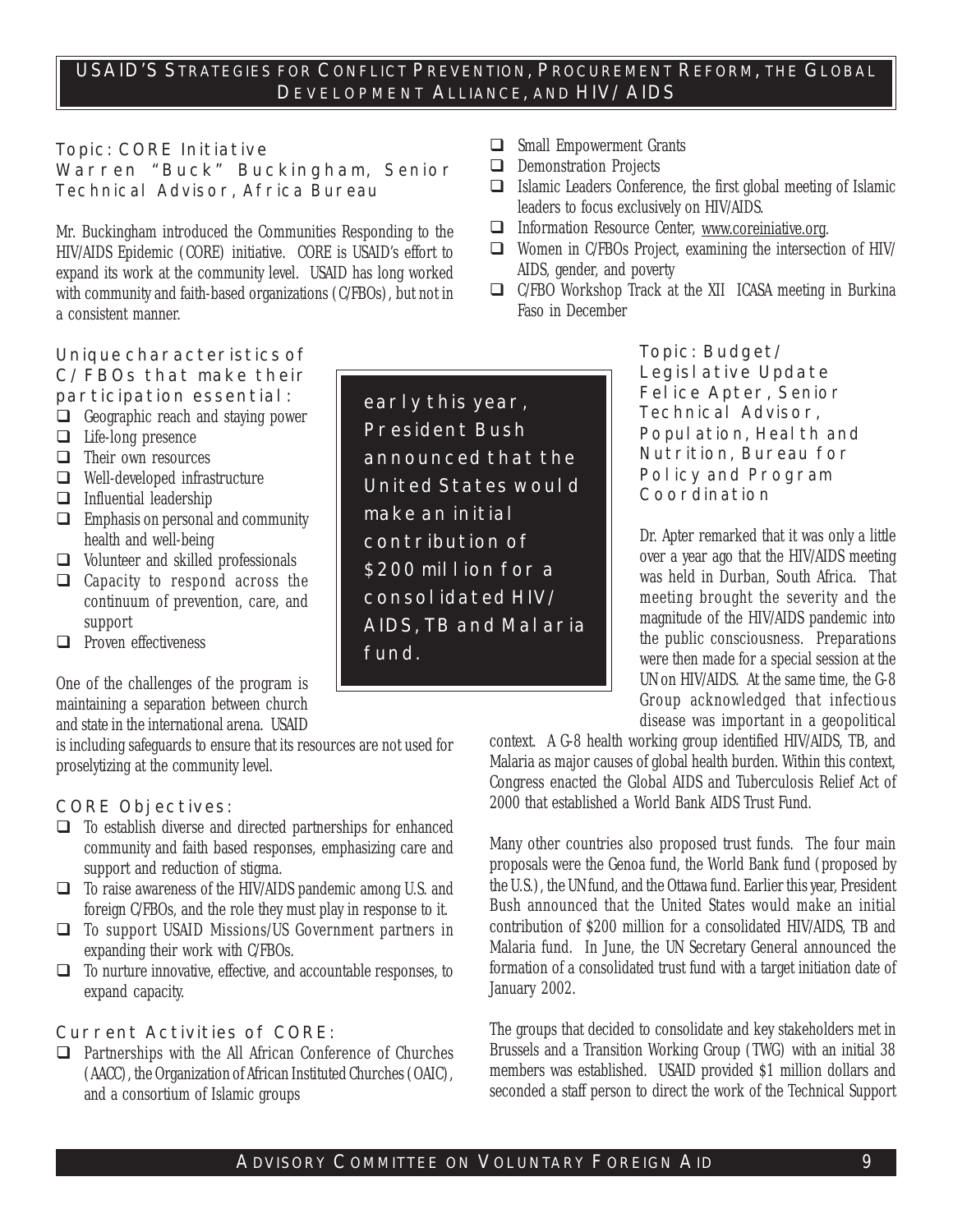Secretariat, a coordinating body that is compiling information for the TWG. The fund is officially named The Global Fund To Fight AIDS, Tuberculosis and Malaria. Its purpose is to attract, manage and disburse additional resources through a new public-private partnership that will make a sustainable and significant contribution to the reduction of infections, illness and death, thereby mitigating the impact caused by HIV/AIDS, tuberculosis and malaria in countries in need, and contributing to poverty reduction as part of the Millennium Development Goals. The Global Fund is moving forward, but is not yet ready to implement. Much work remains on the fund's

governance, country processes, accountability, legal aspects and fiduciary issues. In addition, the role of NGOs, civil society organizations, regional groups, and the private sector must be determined.

## **DISCUSSION**

**Question:** Does USAID have data disaggregated by gender? What resources are available to other sectors that are heavily impacted by HIV/AIDS?

**Ms. Destler:** USAID is paying a great deal of attention to data disaggregated by

gender. Many USAID projects are directed to working with women, particularly high-risk hospitality workers, but also in all areas of family planning and the distribution of health information.

**Dr. Gillespie:** It is essential to make sure that it is not just the powerful (usually males) that have access to resources. USAID encourages multi-sectoral approaches. HIV/AIDS clearly impacts on every area of development, but the concern is that this program not be seen as a general development fund. USAID needs to assess which multisectoral approaches can impact effectively on the pandemic.

**Question:** To what extent does USAID negotiate with pharmaceutical companies? Please describe the introductory projects for ARVs.

**Dr. Gillespie:** USAID's role is to indicate the implications of drug price increases or decreases. The introductory projects for ARVs are intended to maximize the public health impact. USAID is looking at projects that can be scaled-up in a large population.

**One of the benefits of the Global Fund is the leveraging of additional funds. UNAID's website reports that \$1.2 billion has been pledged officially to date.**

**Question:** Will the expanded response goals be included in this year's reports to Congress?

**Dr. Apter:** USAID is trying to set up a measurement system that is consistent with international standards. USAID will ensure that all of its missions - and hopes that the international community - will use the indicators established by UNAIDS (with strong USAID support).

**Question:** What factors contributed to the HIV rate decline in Zambia?

**Ms. Destler:** In Zambia, there was leadership at lower levels in the government and a concerted community and donor effort. There were major changes in sexual behavior.

**Comment:** A participant urged that bilateral assistance not be left behind in favor of the Global Fund.

**Dr. Apter:** The Global Fund is a presidential initiative. The money has been additive to the bilateral funds, which are also increasing. USAID is committed to ensuring that this fund is implemented and activities and money flow quickly. One of the benefits of the Global Fund is the leveraging of additional funds. UNAID's website reports that \$1.2 billion has

been pledged officially to date, some of which might not have been available otherwise.

**Comment:** In a meeting with USAID's Africa Bureau and PVOs earlier this year, the issues of multi-sectoral approaches and involvement by non-health groups were raised. A steering committee (formed as a result of that meeting) has been identifying actions and issues that will be presented at a conference in early 2002. Some of the issues include needs for strategic partnerships, technical assistance, and information access and exchange.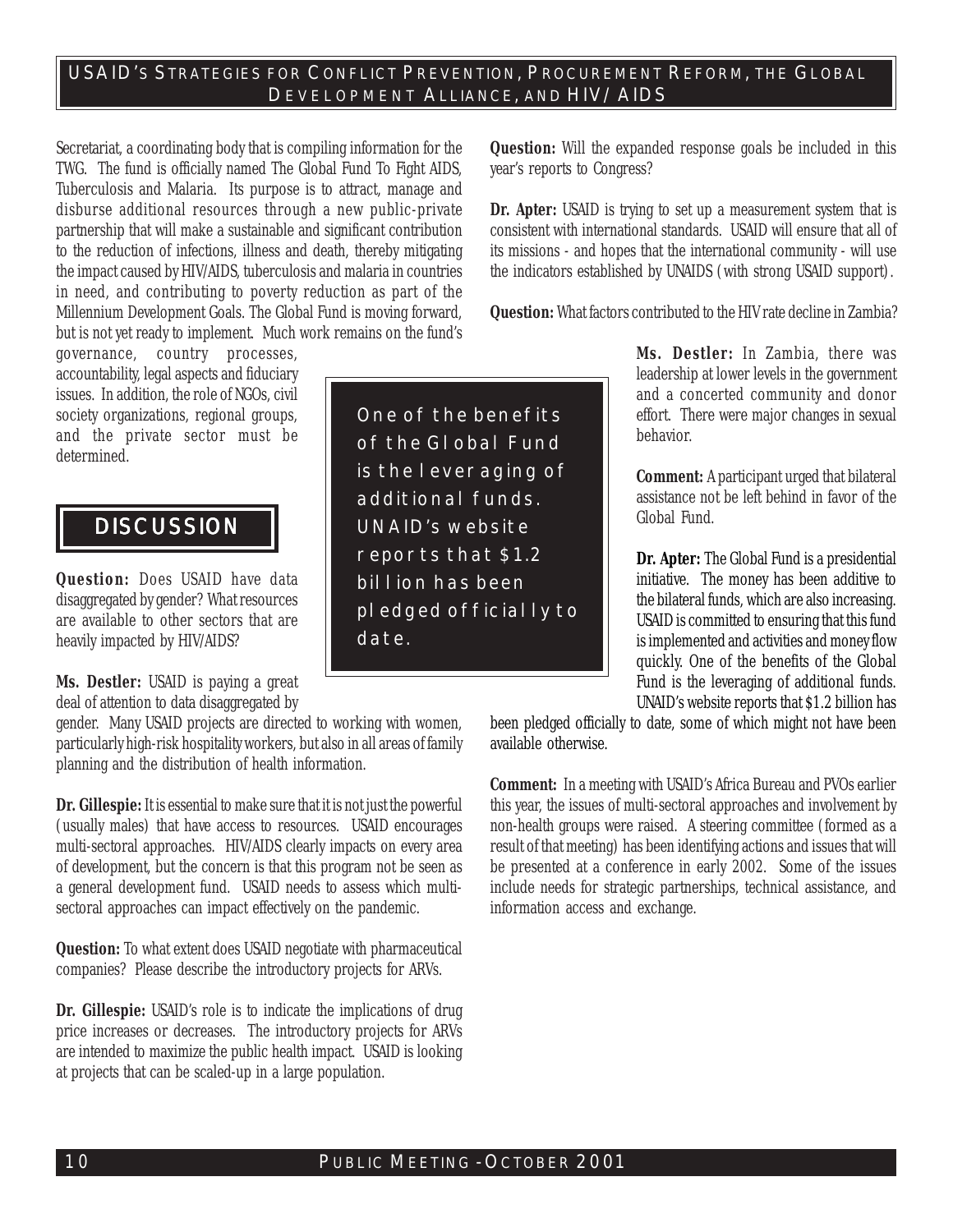

This summary of the ACVFA public meeting has been prepared and distributed by the USAID Office of Private and Voluntary Cooperation in the Bureau for Democracy, Conflict, and Humanitarian Assistance. The full report is available from ACVFA Program Assistant, 1331 H Street, N.W., Suite 200, Washington, D.C. 20005-4706 or e-mail: pvcsupport@datexinc.com. Visit our website at www.usaid.gov/hum\_response/ pvc/acvfadir.html.